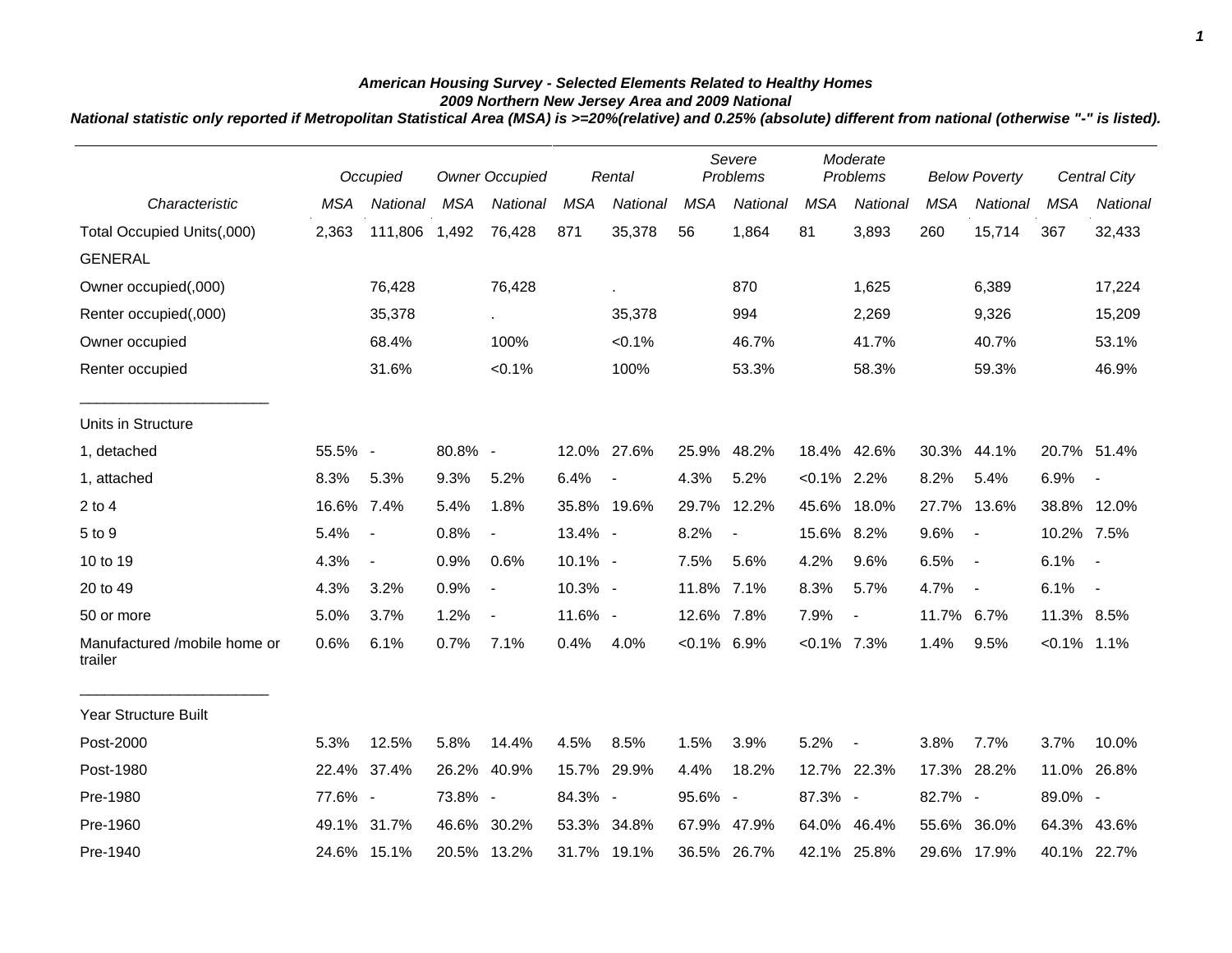|                                                        |         | Occupied                 |            | <b>Owner Occupied</b>    |            | Rental                   |                | Severe<br>Problems |               | Moderate<br>Problems |                | <b>Below Poverty</b>     |            | Central City |
|--------------------------------------------------------|---------|--------------------------|------------|--------------------------|------------|--------------------------|----------------|--------------------|---------------|----------------------|----------------|--------------------------|------------|--------------|
| Characteristic                                         | MSA     | National                 | <b>MSA</b> | National                 | MSA        | National                 | <b>MSA</b>     | National           | <b>MSA</b>    | National             | <b>MSA</b>     | National                 | <b>MSA</b> | National     |
| Foundation (for 1-unit not<br>manufactured)            |         |                          |            |                          |            |                          |                |                    |               |                      |                |                          |            |              |
| 1-Unit not manufactured(,000)                          | 1,506   | 79,052                   | 1,345      | 67,276                   | 161        | 11,776                   | 17             | 993                | 15            | 1,743                | 100            | 7,768                    | 101        | 18,978       |
| With a basement under all of<br>house                  | 56.1%   | 33.8%                    |            | 56.3% 35.4%              |            | 54.4% 24.6%              | 75.5%          | 36.3%              |               | 55.7% 22.2%          | 56.9%          | 26.6%                    |            | 70.1% 32.9%  |
| With a basement under part of<br>house                 | 18.7%   | 10.4%                    |            | 19.1% 10.9%              | 14.8% 7.3% |                          | 17.2% 7.1%     |                    | 17.4% 7.4%    |                      | 14.3% 8.3%     |                          | 21.2%      | 8.1%         |
| With a crawl space                                     | 7.4%    | 22.8%                    | 7.7%       | 22.0%                    | 5.2%       | 27.5%                    | $< 0.1\%$      | 30.8%              | 26.9%         | 42.7%                | 17.6%          | 26.1%                    | $< 0.1\%$  | 20.9%        |
| On a concrete slab                                     | 16.5%   | 31.5%                    | 15.9%      | 30.4%                    | 21.6%      | 38.1%                    | 7.3%           | 23.6%              |               | $< 0.1\%$ 22.5%      | 11.1%          | 36.2%                    | 6.5%       | 36.7%        |
| In some other way                                      | 1.3%    | $\blacksquare$           | 1.0%       | 1.3%                     | 4.0%       | 2.5%                     | $< 0.1\%$ 2.2% |                    | $<0.1\%$ 5.3% |                      | $< 0.1\%$ 2.8% |                          | 2.1%       | 1.4%         |
| <b>EXTERIOR</b>                                        |         |                          |            |                          |            |                          |                |                    |               |                      |                |                          |            |              |
| <b>External Building Conditions (non</b><br>multiunit) |         |                          |            |                          |            |                          |                |                    |               |                      |                |                          |            |              |
| Sagging roof                                           | 1.4%    | 2.3%                     | 1.3%       | 1.9%                     | 2.6%       | 4.0%                     | $< 0.1\%$ 9.2% |                    | 18.1%         | 11.3%                | 1.4%           | 5.2%                     | 1.5%       | 2.5%         |
| Missing roofing material                               | 4.9%    | $\blacksquare$           | 4.4%       | $\blacksquare$           | 8.5%       | $\overline{\phantom{a}}$ | 10.1%          | 14.0%              | 31.2%         | 14.7%                | 9.5%           | $\overline{\phantom{a}}$ | 8.8%       | 6.2%         |
| Hole in roof                                           | 1.7%    | $\overline{\phantom{a}}$ | 1.4%       |                          | 4.2%       | $\overline{\phantom{a}}$ | 10.1% -        |                    | 36.3%         | 11.9%                | 4.3%           | $\overline{\phantom{a}}$ | 6.8%       | 1.9%         |
| Missing bricks, siding, other<br>outside wall material | 1.8%    | 2.8%                     | 1.5%       | 2.3%                     | 4.1%       | 5.2%                     | 10.1% 6.8%     |                    | 38.1%         | 14.2%                | 3.0%           | 6.1%                     | 4.3%       | 3.0%         |
| Sloping outside walls                                  | 1.2%    | $\overline{\phantom{a}}$ | 0.9%       | $\overline{\phantom{a}}$ | 3.2%       | $\overline{\phantom{a}}$ | $< 0.1\%$ 7.3% |                    | 29.5% 7.0%    |                      | 1.4%           | 3.2%                     | 1.5%       |              |
| Boarded up windows                                     | 0.6%    | 1.0%                     | 0.5%       | 0.8%                     | 1.6%       | 2.0%                     | $< 0.1\%$ 3.4% |                    | 10.2%         | 4.6%                 | 1.4%           | 2.7%                     | 2.4%       | 1.1%         |
| Broken windows                                         | 1.5%    | 3.6%                     | 1.3%       | 3.0%                     | 2.6%       | 6.8%                     | $< 0.1\%$ 9.4% |                    | 26.9%         | 12.6%                | 2.4%           | 7.1%                     | 4.8%       |              |
| Bars on windows                                        | 1.7%    | 4.0%                     | 1.6%       | 3.7%                     | 3.2%       | 5.5%                     | $< 0.1\%$ 7.2% |                    | 10.6% 8.1%    |                      | 3.1%           | 6.8%                     | 7.8%       | 10.2%        |
| Foundation crumbling or has open<br>crack or hole      | 2.0%    | 2.7%                     | 1.8%       | 2.4%                     | 3.6%       |                          | $< 0.1\%$ 6.7% |                    |               | 43.3% 12.0%          | $< 0.1\%$ 4.2% |                          | 5.5%       | 3.6%         |
| None of the above                                      | 86.1% - |                          | 86.7% -    |                          | $81.1\% -$ |                          |                | 83.5% 62.9%        |               | 22.9% 53.8%          | 81.8% -        |                          | 72.6% -    |              |
| None of the above(excluding bars) 87.3% -              |         |                          | 87.8% -    |                          | 83.3% -    |                          | 83.5% -        |                    |               | 22.9% 58.5%          | 84.7% -        |                          | 77.5% -    |              |
| Water Leakage During Last 12<br>Months                 |         |                          |            |                          |            |                          |                |                    |               |                      |                |                          |            |              |

*2*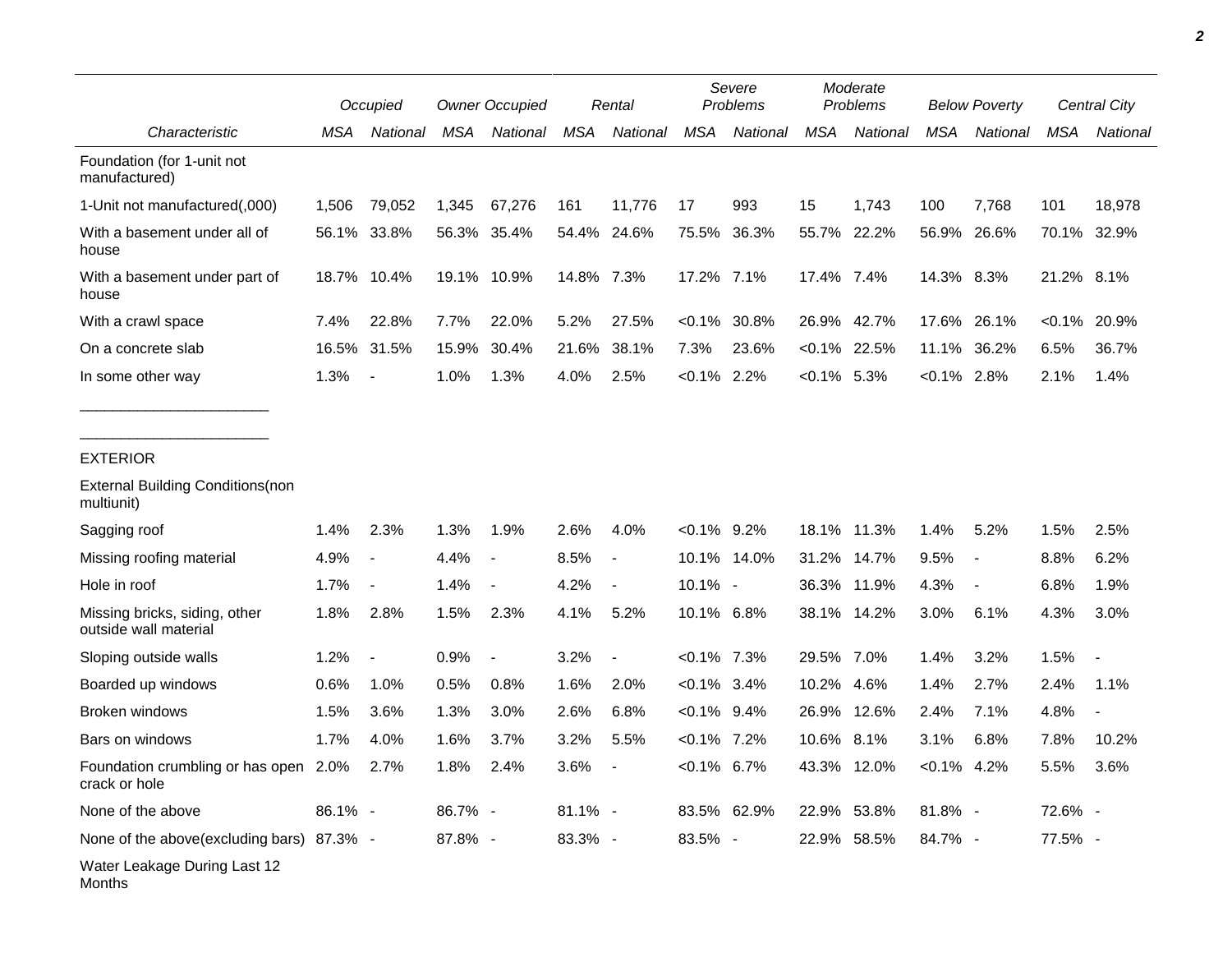|                                         |      | Occupied                 |               | <b>Owner Occupied</b>    |         | Rental                   |                | Severe<br>Problems       |         | Moderate<br>Problems |            | <b>Below Poverty</b>     |            | Central City             |
|-----------------------------------------|------|--------------------------|---------------|--------------------------|---------|--------------------------|----------------|--------------------------|---------|----------------------|------------|--------------------------|------------|--------------------------|
| Characteristic                          | MSA  | National                 | <b>MSA</b>    | National                 | MSA     | National                 | <b>MSA</b>     | National                 | MSA     | National             | <b>MSA</b> | National                 | <b>MSA</b> | National                 |
| With leakage from outside<br>structure  | 7.6% | 9.9%                     | 8.6%          | 10.4%                    | 6.0%    | 8.9%                     | 20.2% -        |                          | 24.1% - |                      | 7.7%       | 10.5%                    | 10.5% -    |                          |
| Roof                                    | 4.3% | 5.4%                     | 4.6%          | 5.7%                     | 3.8%    | 4.7%                     | 14.1% -        |                          |         | 14.6% 21.3%          | 5.0%       | $\overline{\phantom{a}}$ | 5.9%       | $\blacksquare$           |
| <b>Basement leak</b>                    | 2.4% | $\overline{\phantom{a}}$ | 3.3%          | $\overline{\phantom{a}}$ | 1.0%    | 1.6%                     | 3.5%           | $\overline{\phantom{a}}$ | 7.3%    | 5.5%                 | 1.1%       | 2.0%                     | 3.2%       |                          |
| Walls, closed windows, or doors<br>leak | 0.8% | 1.9%                     | 0.7%          | 1.7%                     | 1.0%    | 2.4%                     | 4.4%           | 5.7%                     | 4.1%    | 7.2%                 | 0.8%       | 2.6%                     | 1.6%       | 2.5%                     |
| Other or Unknown exterior Leak          | 0.8% | 1.1%                     | 0.9%          | $\overline{\phantom{a}}$ | 0.7%    | 1.2%                     | $< 0.1\%$ 2.5% |                          | 5.5%    | 4.0%                 | 0.9%       | 1.2%                     | 0.3%       | 1.2%                     |
| <b>INTERIOR</b>                         |      |                          |               |                          |         |                          |                |                          |         |                      |            |                          |            |                          |
| Damage                                  |      |                          |               |                          |         |                          |                |                          |         |                      |            |                          |            |                          |
| Holes in floors                         | 1.3% | $\overline{\phantom{a}}$ | 0.9%          | $\blacksquare$           | 1.9%    | $\overline{\phantom{a}}$ | 6.4%           |                          | 11.7% - |                      | 2.8%       | 2.2%                     | 2.4%       | 1.2%                     |
| Open cracks or holes                    | 4.0% | 4.9%                     | 2.8%          | 4.1%                     | 6.2%    | $\overline{\phantom{a}}$ |                | 10.1% 16.1%              | 29.4% - |                      | 5.1%       | 8.3%                     | 6.7%       | $\overline{\phantom{a}}$ |
| Broken plaster or peeling paint         | 2.5% | $\overline{\phantom{a}}$ | 1.6%          | $\overline{\phantom{a}}$ | 3.9%    | $\overline{\phantom{a}}$ |                | 13.0% 10.0%              | 16.6% - |                      | 2.8%       | 3.9%                     | 5.5%       | 3.1%                     |
| Water Leakage During Last 12<br>Months  |      |                          |               |                          |         |                          |                |                          |         |                      |            |                          |            |                          |
| With leakage from inside structure 7.6% |      | $\blacksquare$           | 5.6%          | 6.8%                     | 10.8% - |                          | 19.4% -        |                          | 25.2% - |                      | 6.2%       | 9.6%                     | 10.5% -    |                          |
| Fixtures backed up or overflowed        | 1.7% | 2.0%                     | 1.0%          | 1.6%                     | 2.9%    | $\overline{\phantom{a}}$ | 2.1%           | 4.0%                     | 8.0%    | $\blacksquare$       | 2.1%       | $\overline{\phantom{a}}$ | 2.0%       | 2.6%                     |
| Pipes leaked                            | 3.7% | $\overline{\phantom{a}}$ | 3.0%          | $\blacksquare$           | 4.9%    | $\blacksquare$           | 13.7% 9.4%     |                          | 14.6% - |                      | 2.0%       | 4.3%                     | 5.0%       |                          |
| Broken water heater                     | 0.8% | $\overline{\phantom{a}}$ | 0.8%          | $\blacksquare$           | 0.9%    | $\overline{\phantom{a}}$ | $< 0.1\%$ 1.6% |                          | 3.7%    | $\blacksquare$       | $< 0.1\%$  | 1.0%                     | 1.1%       | $\sim$                   |
| Other or Unknown                        | 1.6% | 2.2%                     | 1.0%          | 1.7%                     | 2.8%    | 3.3%                     | 5.0%           | $\sim$                   | 5.5%    | $\blacksquare$       | 1.7%       | 2.8%                     | 3.2%       |                          |
| Rodents                                 |      |                          |               |                          |         |                          |                |                          |         |                      |            |                          |            |                          |
| Signs of rats in last 3 mon.            | 0.5% | $\blacksquare$           | $<0.1\%$ 0.5% |                          | 1.5%    | 0.8%                     | 4.3%           | 3.1%                     | 4.4%    |                      | 1.2%       |                          | 1.5%       | 0.9%                     |
| Signs of mice in last 3 mon.            | 5.9% | $\overline{\phantom{a}}$ | 3.4%          | 5.2%                     | 10.3%   | 6.1%                     |                | 18.1% 13.1%              | 7.3%    | 12.1%                | 5.8%       | 7.3%                     | 10.7% 5.2% |                          |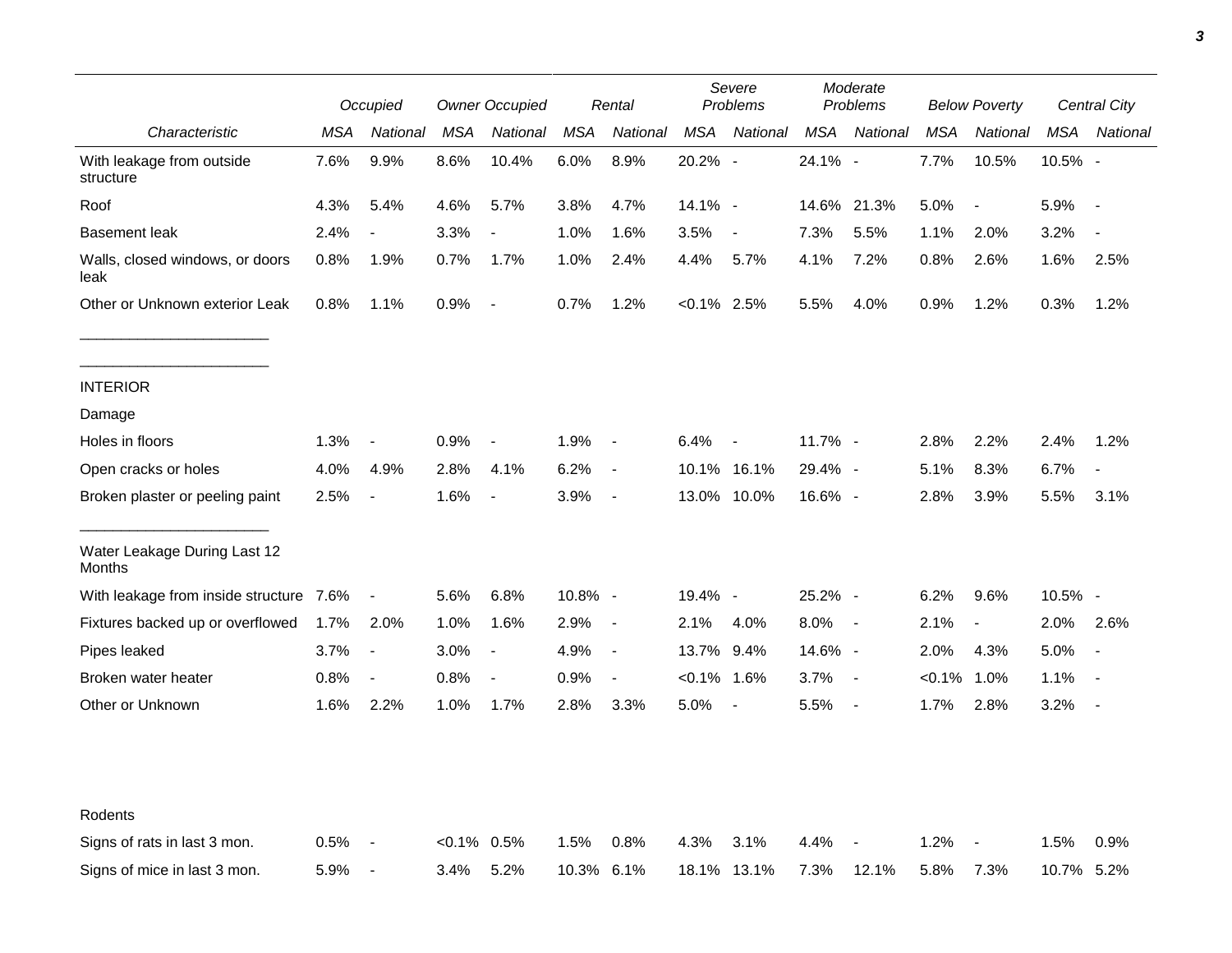|                                                           |            | Occupied                 |                | <b>Owner Occupied</b>    |                | Rental                   |            | Severe<br>Problems |                | Moderate<br>Problems |                | <b>Below Poverty</b> |             | Central City             |
|-----------------------------------------------------------|------------|--------------------------|----------------|--------------------------|----------------|--------------------------|------------|--------------------|----------------|----------------------|----------------|----------------------|-------------|--------------------------|
| Characteristic                                            | <b>MSA</b> | National                 | <b>MSA</b>     | National                 | <b>MSA</b>     | National                 | <b>MSA</b> | National           | <b>MSA</b>     | National             | <b>MSA</b>     | National             | <b>MSA</b>  | National                 |
| Signs of rodents, not sure which<br>kind in last 3 mon.   | 0.6%       | 0.3%                     | 0.3%           | $\overline{\phantom{a}}$ | 1.3%           | 0.6%                     | $< 0.1\%$  | 1.5%               | 2.2%           | 1.4%                 | 1.2%           | 0.7%                 | 2.2%        | 0.5%                     |
| Electrical                                                |            |                          |                |                          |                |                          |            |                    |                |                      |                |                      |             |                          |
| No electrical wiring                                      | $< 0.1\%$  | 0.1%                     | $< 0.1\%$ 0.1% |                          | $< 0.1\%$      | 0.1%                     | $< 0.1\%$  | 3.0%               | $< 0.1\%$ 0.0% |                      | $< 0.1\%$ 0.1% |                      | $< 0.1\%$ - |                          |
| Exposed wiring                                            | 0.5%       | $\overline{\phantom{a}}$ | 0.3%           | $\overline{\phantom{a}}$ | 0.8%           | 0.4%                     | 4.1%       | 2.7%               | $< 0.1\%$      | 0.8%                 | 1.1%           | 0.5%                 | 0.4%        | $\sim$                   |
| Rooms without electric outlets                            | 0.9%       | 1.2%                     | 1.0%           | $\overline{\phantom{a}}$ | 0.8%           | 1.8%                     | 1.8%       | 7.1%               | 2.0%           | 2.7%                 | 2.7%           | 2.1%                 | 1.6%        |                          |
| Fuses/breakers blown in last 3<br>mon.                    | 6.5%       | 8.8%                     | 7.0%           | 8.9%                     | 5.7%           | 8.8%                     | 9.1%       | 14.5%              | $18.0\%$ -     |                      | 6.2%           | 8.0%                 | 5.2%        | 9.1%                     |
| Sanitation                                                |            |                          |                |                          |                |                          |            |                    |                |                      |                |                      |             |                          |
| Lacking complete kitchen facilities                       | 2.5%       | 1.6%                     | 1.2%           | 0.5%                     | 4.8%           | $\overline{\phantom{a}}$ | 4.3%       | 6.6%               | 69.9% 41.8%    |                      | 6.6%           | 2.9%                 | 4.8%        | 2.9%                     |
| Lacking some or all plumbing<br>facilities                | 1.1%       | $\blacksquare$           | 0.9%           |                          | 1.6%           | $\blacksquare$           | 46.3%      | 66.1%              | $< 0.1\%$ 0.1% |                      | 1.2%           | 1.9%                 | 1.7%        | $\overline{\phantom{a}}$ |
| Water not safe to drink                                   | 11.9% 7.6% |                          | 7.2%           | $\overline{\phantom{a}}$ |                | 19.8% 11.1%              |            | 31.0% 12.4%        | 16.7% -        |                      | 12.6% -        |                      | 18.4% 9.0%  |                          |
| Water stoppage in last 3 mon.                             | 2.4%       | 3.3%                     | 1.4%           | 2.7%                     | 4.0%           | $\overline{\phantom{a}}$ | 12.2%      | 6.2%               | 11.2% 8.8%     |                      | 2.5%           | 3.9%                 | 4.2%        |                          |
| No flush toilets working some time 2.5%<br>in last 3 mon. |            | 1.9%                     | 1.6%           | 1.2%                     | 4.1%           | $\overline{\phantom{a}}$ | 11.2%      | 4.6%               | 7.3%           | 9.4%                 | 2.1%           | 3.7%                 | 5.2%        | 2.5%                     |
| With sewage disposal breakdowns 1.9%<br>in last 3 mon.    |            | 1.3%                     | 1.4%           | $\sim$                   | 2.8%           | 1.6%                     | 3.3%       | $\blacksquare$     | 4.4%           | 3.0%                 | 3.7%           | 1.9%                 | 4.4%        | 1.6%                     |
| Septic tank, cesspool, chemical<br>toilet                 | 8.1%       | 20.2%                    |                | 11.7% 25.9%              | 2.0%           | 7.7%                     | 2.2%       | 14.8%              | 8.3%           | 15.7%                | 3.2%           | 14.7%                | 0.3%        | 1.2%                     |
| With septic tank or cesspool<br>breakdowns in last 3 mon. | 0.1%       | $\blacksquare$           | 0.1%           | $\overline{\phantom{a}}$ | $< 0.1\%$ 0.2% |                          | $< 0.1\%$  | 0.7%               | $< 0.1\%$ 0.4% |                      | $< 0.1\%$ 0.2% |                      | $< 0.1\%$ - |                          |

## HEATING/FUEL

Main Heating Equipment

| Warm-air furnace          | 46.9% 63.6% 54.0% 67.6% 34.6% 55.0% 22.1% 48.9% 35.1% - |  |  |  |  | 40.6% 57.0% 27.5% 62.8%                                     |  |
|---------------------------|---------------------------------------------------------|--|--|--|--|-------------------------------------------------------------|--|
| Steam or hot water system | 45.5% 11.2% 39.7% 9.8%                                  |  |  |  |  | 55.5% 14.2% 65.9% 21.1% 48.8% 12.9% 47.8% 11.4% 63.6% 15.5% |  |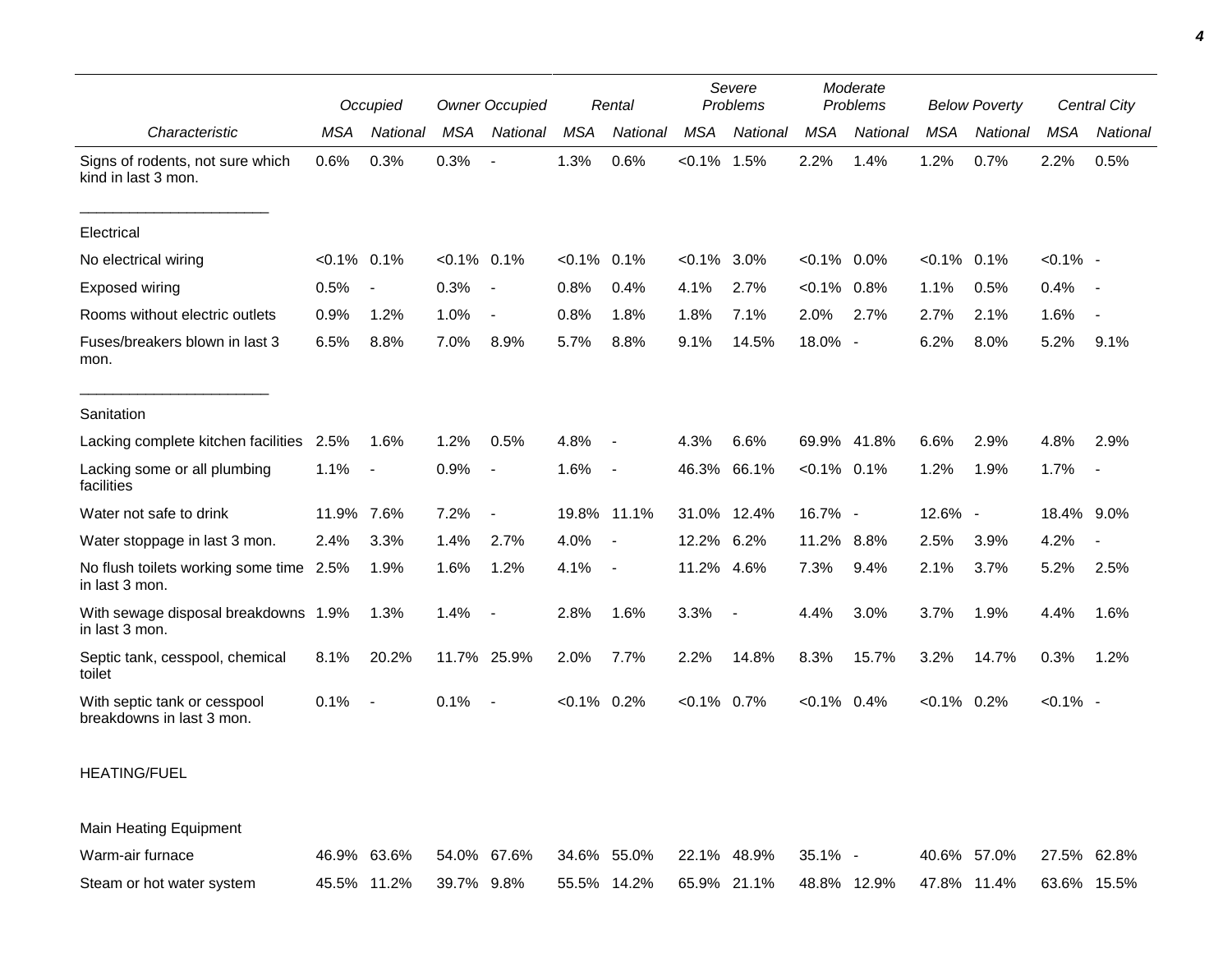|                                                         |                | Occupied                 |                   | <b>Owner Occupied</b>    |                | Rental      |                | Severe<br>Problems  |                | Moderate<br>Problems |                | <b>Below Poverty</b>     |                | Central City    |
|---------------------------------------------------------|----------------|--------------------------|-------------------|--------------------------|----------------|-------------|----------------|---------------------|----------------|----------------------|----------------|--------------------------|----------------|-----------------|
| Characteristic                                          | <b>MSA</b>     | National                 | <b>MSA</b>        | National                 | <b>MSA</b>     | National    | <b>MSA</b>     | National            | <b>MSA</b>     | National             | <b>MSA</b>     | National                 | <b>MSA</b>     | <b>National</b> |
| Electric heat pump                                      | 1.0%           | 11.9%                    | 0.8%              | 12.8%                    | 1.3%           | 9.9%        | $< 0.1\%$ 6.5% |                     | $< 0.1\%$      | 4.9%                 | 2.0%           | 9.6%                     | 1.4%           | 8.6%            |
| Built-in electric units                                 | 3.9%           | $\overline{\phantom{a}}$ | 3.6%              | 2.8%                     | 4.4%           | 7.5%        | 2.2%           | 6.0%                | 8.7%           | 4.8%                 | 6.1%           | $\overline{\phantom{a}}$ | 3.4%           | $\blacksquare$  |
| Floor, wall, or other built-in hot air<br>without ducts | 2.1%           | 4.3%                     | 1.5%              | 2.7%                     | 3.0%           | 7.8%        | 9.8%           | 5.5%                | 3.9%           | 5.4%                 | 2.1%           | 7.2%                     | 2.8%           | 5.7%            |
| Room heaters with flue                                  | 0.3%           | 0.8%                     | 0.3%              | 0.8%                     | 0.3%           | 1.0%        | $< 0.1\%$ 0.8% |                     | $< 0.1\%$ 1.1% |                      | $< 0.1\%$      | 1.6%                     | 0.3%           | $\sim$          |
| Room heaters without flue                               | $< 0.1\%$ -    |                          | $< 0.1\%$ -       |                          | $< 0.1\%$ -    |             | $< 0.1\%$ 1.9% |                     |                | $< 0.1\%$ 27.5%      | $< 0.1\%$ 2.2% |                          | $< 0.1\%$ 0.7% |                 |
| Portable electric heaters                               | 0.2%           | 1.0%                     | 0.1%              | 0.7%                     | 0.4%           | 1.8%        | $< 0.1\%$ 3.1% |                     | 2.0%           | $\sim$               | 0.6%           | 2.7%                     | 0.4%           | 1.3%            |
| <b>Stoves</b>                                           | $< 0.1\%$ -    |                          | $< 0.1\%$ -       |                          | $< 0.1\%$ 0.5% |             | $< 0.1\%$ 4.2% |                     | $< 0.1\%$ -    |                      | $< 0.1\%$ 1.3% |                          | $< 0.1\%$ 0.1% |                 |
| Fireplace with inserts                                  | $< 0.1\%$ 0.2% |                          | $< 0.1\%$ 0.2%    |                          | $< 0.1\%$ -    |             | $< 0.1\%$ 0.1% |                     | $< 0.1\%$ 0.1% |                      | $< 0.1\%$ -    |                          | $< 0.1\%$ -    |                 |
| Fireplace without inserts                               | $< 0.1\%$ -    |                          | $< 0.1\%$ -       |                          | $< 0.1\%$ -    |             |                | $< 0.1\%$ $< 0.1\%$ |                | $< 0.1\%$ $< 0.1\%$  | $< 0.1\%$ -    |                          | $< 0.1\%$ -    |                 |
| Other                                                   | $< 0.1\%$ 0.3% |                          | 0.1%              | $\sim$ $-$               | $< 0.1\%$ 0.4% |             | $< 0.1\%$ 0.8% |                     | $< 0.1\%$ 0.4% |                      | $< 0.1\%$ 0.7% |                          | $< 0.1\%$ 0.3% |                 |
| No heating equipment                                    | $< 0.1\%$ 0.3% |                          | $< 0.1\%$ 0.3%    |                          | $< 0.1\%$ 0.5% |             | $< 0.1\%$ -    |                     | $< 0.1\%$      | 0.5%                 | $< 0.1\%$ 0.5% |                          | $< 0.1\%$ 0.6% |                 |
| Cooking stove                                           | 0.2%           | $\overline{\phantom{a}}$ | $< 0.1\% < 0.1\%$ |                          | 0.5%           | 0.1%        | $< 0.1\%$ 0.2% |                     | 1.5%           | 0.1%                 | 0.9%           | 0.2%                     | 0.6%           | 0.1%            |
| <b>Water Heating Fuel</b>                               |                |                          |                   |                          |                |             |                |                     |                |                      |                |                          |                |                 |
| Electricity                                             | 14.6%          | 40.7%                    | 12.7% 38.4%       |                          |                | 17.7% 45.6% |                | 12.4% 31.9%         | 8.8%           | 40.1%                | 20.7%          | 47.4%                    | 12.1%          | 31.0%           |
| Gas, LP/bottled gas                                     | 77.8%          | 54.8%                    | 79.9% 57.1%       |                          |                | 74.1% 49.7% |                | 74.0% 57.5%         | 81.6%          | 54.7%                | 71.9%          | 48.8%                    | 80.7%          | 64.0%           |
| Fuel oil                                                | 7.5%           | 4.2%                     | 7.1%              | 4.0%                     | 8.1%           | 4.5%        | 13.5% 9.9%     |                     | 9.7%           | 4.8%                 | 7.5%           | 3.7%                     | 7.2%           | 4.8%            |
| Kerosene or other liquid fuel                           | $< 0.1\%$ -    |                          | $< 0.1\%$ -       |                          | $< 0.1\%$ -    |             |                | $< 0.1\%$ $< 0.1\%$ | $< 0.1\%$      | 0.1%                 | $< 0.1\%$ -    |                          | $< 0.1\%$ -    |                 |
| Other                                                   | 0.1%           | $\blacksquare$           | 0.2%              | $\overline{\phantom{a}}$ | $< 0.1\%$ 0.2% |             | $< 0.1\%$ 0.6% |                     | $< 0.1\%$      | 0.3%                 | $< 0.1\%$ 0.1% |                          | $< 0.1\%$ 0.2% |                 |
| Clothes Dryer(,000)                                     | 1,633          | 90,905                   | 1,398             | 72,562                   | 235            | 18,343      | 21             | 1,048               | 22             | 2,245                | 111            | 9,428                    | 119            | 21,757          |
| Have Clothes Dryer                                      | 69.1% -        |                          | 93.7% -           |                          |                | 27.0% 51.8% | 37.9%          | 56.2%               | 26.8%          | 57.7%                |                | 42.7% 60.0%              |                | 32.3% 67.1%     |
| Electricity                                             | 39.4%          | 77.5%                    | 37.3%             | 75.9%                    |                | 51.8% 84.2% | 63.7%          | 76.5%               | 59.8%          | 82.2%                |                | 36.4% 82.6%              | 52.4%          | 73.5%           |
| Gas, LP gas (liquid propane)                            | 60.5%          | 22.4%                    | 62.6% 24.1%       |                          |                | 48.2% 15.7% | 36.3%          | 23.5%               |                | 40.2% 17.8%          | 63.6%          | 17.4%                    | 46.9%          | 26.4%           |
| Other                                                   | $< 0.1\%$ -    |                          | 0.1%              |                          | $< 0.1\%$ 0.1% |             |                | $< 0.1\%$ $< 0.1\%$ |                | $< 0.1\%$ $< 0.1\%$  | $< 0.1\%$ 0.1% |                          | 0.7%           | 0.1%            |

Heating Problems

\_\_\_\_\_\_\_\_\_\_\_\_\_\_\_\_\_\_\_\_\_\_\_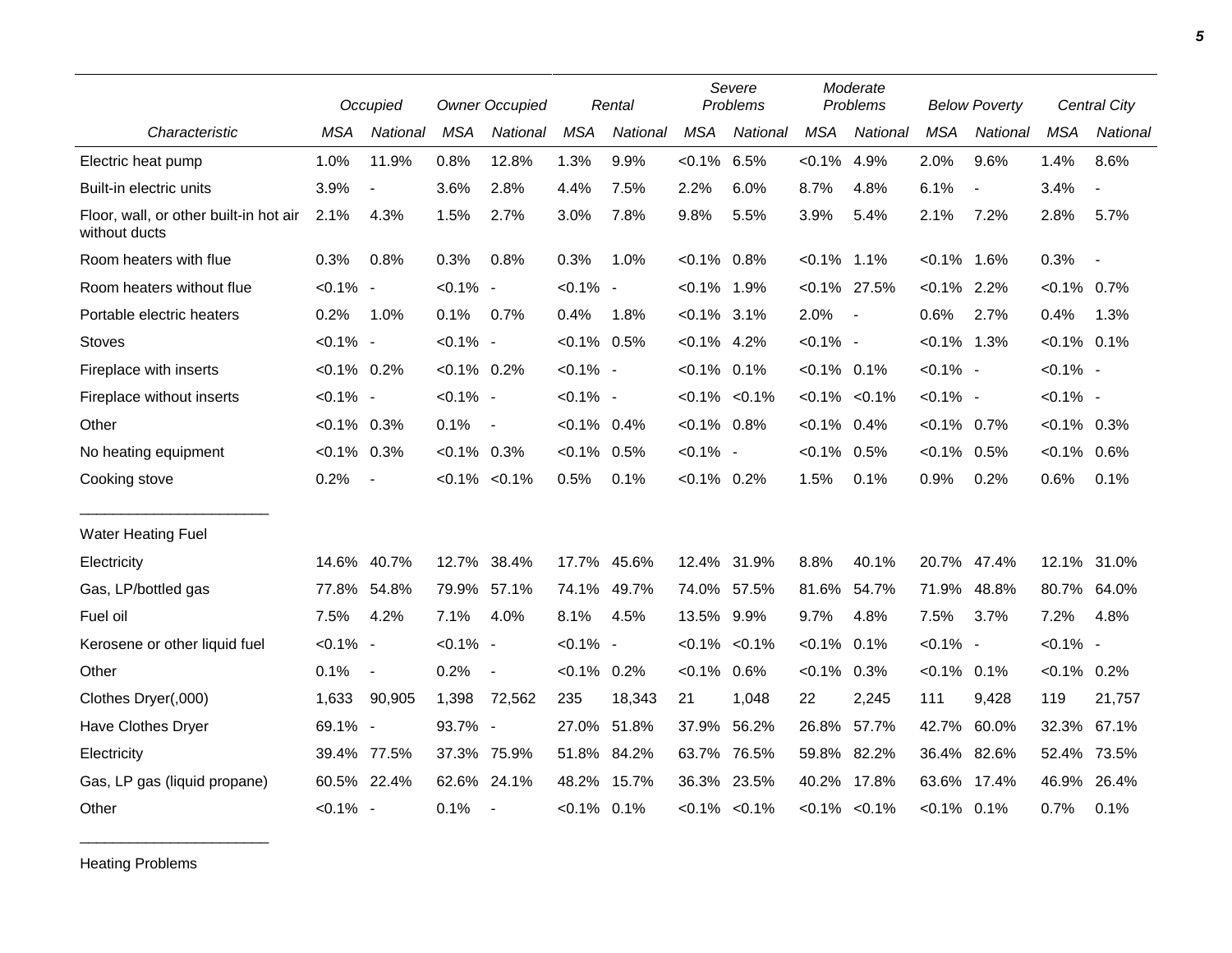|                                                             |                | Occupied                 |                | <b>Owner Occupied</b>    |                | Rental                   |                | Severe<br>Problems |                | Moderate<br>Problems |                | <b>Below Poverty</b>     |                | Central City |
|-------------------------------------------------------------|----------------|--------------------------|----------------|--------------------------|----------------|--------------------------|----------------|--------------------|----------------|----------------------|----------------|--------------------------|----------------|--------------|
| Characteristic                                              | MSA            | National                 | <b>MSA</b>     | National                 | <b>MSA</b>     | National                 | <b>MSA</b>     | National           | <b>MSA</b>     | National             | <b>MSA</b>     | National                 | <b>MSA</b>     | National     |
| Uncomfortably cold for 24 hours or 8.6%<br>more last winter |                |                          | 6.5%           | 8.2%                     | 12.2%          | $\overline{\phantom{a}}$ |                | 59.4% 40.2%        | 23.1% -        |                      | 11.8% -        |                          | 13.5% 9.9%     |              |
| Heating equipment breakdowns                                | 4.1%           | 2.4%                     | 3.0%           | 2.1%                     | 5.9%           | 3.2%                     | 53.5%          | 31.6%              | 10.1% 4.9%     |                      | 7.4%           | 3.6%                     | 7.9%           | 3.0%         |
| Other causes                                                | 4.2%           | 6.4%                     | 3.4%           | 6.0%                     | 5.5%           | 7.3%                     | 6.7%           | 10.9%              | 15.3% -        |                      | 4.6%           | 8.5%                     | 3.4%           | 6.3%         |
| Utility interruption                                        | 1.1%           | 2.5%                     | 1.2%           | 2.9%                     | 0.9%           | 1.5%                     | 6.7%           | 2.4%               | 1.7%           | 2.4%                 | 1.0%           | 2.0%                     | 0.2%           | 1.4%         |
| Inadequate heating capacity                                 | 1.0%           | $\overline{\phantom{a}}$ | 0.2%           | 0.5%                     | 2.4%           |                          | $< 0.1\%$ 2.4% |                    | 6.0%           | 4.1%                 | 2.6%           | $\blacksquare$           | 1.6%           |              |
| Inadequate insulation                                       | 0.7%           | $\blacksquare$           | 0.9%           | 0.5%                     | 0.4%           | 1.6%                     | $< 0.1\%$ 2.7% |                    | 5.2%           | $\blacksquare$       | 0.3%           | 1.7%                     | 0.4%           | 1.2%         |
| Cost of heating                                             | 1.0%           | $\blacksquare$           | 1.1%           |                          | 0.7%           | 1.3%                     | 3.0%           | 1.7%               | 1.8%           | 2.8%                 | 0.7%           | 1.7%                     | 0.4%           | 1.3%         |
| Other                                                       | 0.7%           | 1.6%                     | 0.3%           | 1.4%                     | 1.5%           | 2.0%                     | $< 0.1\%$      | 3.4%               | 4.3%           | $\overline{a}$       | 0.7%           | 2.1%                     | 0.8%           | 1.7%         |
| SELECTED PHYSICAL<br><b>PROBLEMS</b>                        |                |                          |                |                          |                |                          |                |                    |                |                      |                |                          |                |              |
| Severe Physical Problems(,000)                              | 56             | 1,864                    | 17             | 870                      | 39             | 994                      | 56             | 1,864              |                |                      | 10             | 490                      | 18             | 825          |
| Severe physical problems                                    | 2.3%           | 1.7%                     | 1.1%           | $\overline{\phantom{a}}$ | 4.4%           | 2.8%                     | 100%           | $\blacksquare$     |                |                      | 3.9%           | 3.1%                     | 5.0%           | 2.5%         |
| Plumbing                                                    | 1.1%           | $\blacksquare$           | 0.8%           | $\overline{\phantom{a}}$ | 1.6%           | $\blacksquare$           | 46.3% 66.1%    |                    |                |                      | 1.2%           | 1.9%                     | 1.7%           |              |
| Heating                                                     | 1.2%           | 0.5%                     | 0.4%           | $\overline{\phantom{a}}$ | 2.5%           | 0.8%                     | 51.7%          | 29.2%              |                |                      | 2.7%           | 1.1%                     | 2.9%           | 0.8%         |
| Electric                                                    | $< 0.1\%$ 0.1% |                          | $< 0.1\%$ 0.1% |                          | $< 0.1\%$ -    |                          | $< 0.1\%$ 3.8% |                    |                |                      | $< 0.1\%$      | 0.1%                     | $< 0.1\%$ -    |              |
| Hallways                                                    | $< 0.1\%$ 0.0% |                          | $< 0.1\%$ 0.0% |                          | $< 0.1\%$      | 0.0%                     | $< 0.1\%$ 0.0% |                    |                |                      | $< 0.1\%$      | 0.0%                     | $< 0.1\%$ 0.0% |              |
| Upkeep                                                      | 0.1%           | $\overline{\phantom{a}}$ | $< 0.1\%$ -    |                          | 0.4%           | 0.1%                     | 6.4%           | 4.0%               |                |                      | 0.4%           | 0.2%                     | 0.3%           |              |
| Moderate Physical Problems(,000)                            | 81             | 3,893                    | 27             | 1,625                    | 54             | 2,269                    | $\mathbf{r}$   |                    | 81             | 3,893                | 22             | 1,066                    | 28             | 1,580        |
| Moderate physical problems                                  | 3.4%           | $\overline{\phantom{a}}$ | 1.8%           | $\overline{a}$           | 6.2%           | $\overline{\phantom{a}}$ |                |                    | 100%           | $\blacksquare$       | 8.2%           | $\overline{\phantom{a}}$ | 7.6%           | 4.9%         |
| Plumbing                                                    | 0.1%           | $\overline{\phantom{a}}$ | 0.1%           | $\overline{\phantom{a}}$ | 0.1%           |                          |                |                    | 2.6%           | 4.2%                 | $< 0.1\%$ 0.4% |                          | 0.3%           |              |
| Heating                                                     | $< 0.1\%$ 1.0% |                          | $< 0.1\%$      | 0.9%                     | $< 0.1\%$ 1.1% |                          |                |                    |                | $< 0.1\%$ 27.5%      | $< 0.1\%$ 2.1% |                          | $< 0.1\%$      | 0.7%         |
| Upkeep                                                      | 2.4%           | 1.5%                     | 1.2%           | 0.4%                     | 4.5%           | $\overline{\phantom{a}}$ |                |                    | 69.9%          | 41.8%                | 6.2%           | 2.6%                     | 4.8%           | 2.7%         |
| Hallways                                                    | $<0.1\%$       | $0.0\%$                  | $< 0.1\%$      | 0.0%                     | $< 0.1\%$      | 0.0%                     |                |                    | $< 0.1\%$ 0.0% |                      | $< 0.1\%$ 0.0% |                          | $< 0.1\%$      | 0.0%         |
| Kitchen                                                     | 0.9%           | $\blacksquare$           | 0.6%           |                          | 1.6%           | $\sim$                   |                |                    | 27.5% -        |                      | 2.0%           | $\blacksquare$           | 2.6%           | 1.5%         |

\_\_\_\_\_\_\_\_\_\_\_\_\_\_\_\_\_\_\_\_\_\_\_